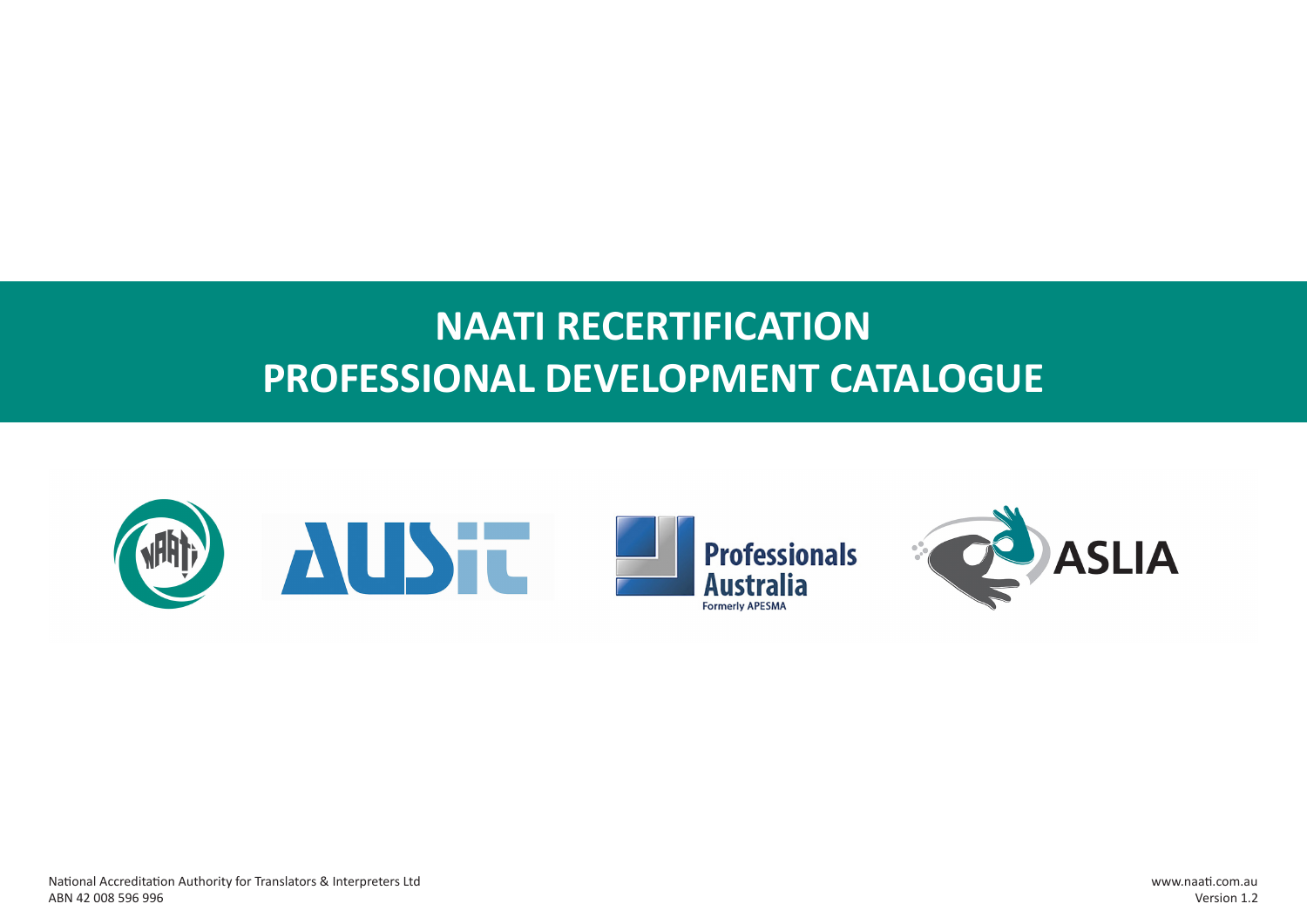To be eligible for recertification, practitioners are required to:

- Complete professional development and work practice logbooks via the NAATI Online portal;
- Lodge an application for recertification with supporting documentation, including logbooks and a suitable photograph (if one has not been submitted in the past 6 years); and
- Pay the assessment fee.

This catalogue provides a list of the types of professional development (PD) activities and their respective value in terms of points. In order to recertify their credential(s), practitioners are required to achieve a minimum of 120 points, including a minimum of 30 points in each of the three categories. Also, in category 2 (Industry Engagement), at least one activity must be included in the Ethics sub-category.

The catalogue is not intended to be an exhaustive list of every possible PD event. It is provided as an indication of the types of activities that are appropriate and to enable practitioners to record their PD activity in the relevant section. It is expected that any reasonable PD event would fit under one of the relevant sections but in case there is any ambiguity, and to ensure that any reasonable PD can be recorded, each category provides a section for additional activities (valued at up to 10 points) that the practitioner may use to assign the activity. Any PD activity listed in this section should be supported with a brief explanation of the activity. NAATI will consider any PD relevant to translating / interpreting or the general business of the practitioner as a translator / interpreter.

Generally, each activity may be claimed in one category only, even if it deals with topics from several categories. For example, if there was attendance at an event that dealt with skills development and ethics, this could only be claimed under one of the two categories. However there is scope to consider longer events such as (multi-day) conferences in more than one category.

Given the potential ongoing improvements and availability of PD provided through the use of technology (e.g. webinars, webcasts, web conferences etc.), NAATI will accept suitable PD that is undertaken through these means for the purpose of Recertification. The catalogue will be reviewed periodically in consultation with key stakeholders.

**NOTE:** NAATI will randomly audit approximately 5-10% of applications received. If an application is selected for auditing purposes, further supporting documentation as evidence of the practitioner's professional development may need to be provided.

#### **KEY TERMS**

- **• AQF:** Australian Qualifications Framework
- **• Formal PD workshop/short course:** usually offered outside educational institutions, and are generally run by professional associations (e.g. AUSIT), agencies (language services) or other suitable organisations.
- **• Language service provider:** a private or government agency, which co-ordinates translating and interpreting services.
- **• One day:** minimum 6 hours
- **• PD:** Professional Development
- **• Professional body:** a professional industry organisation, such as AUSIT, ASLIA, AIIC. WAITI, Professionals Australia, etc.
- **• Related fields:** disciplines or fields which are related to translating and interpreting, such as linguistics, deaf studies, or language studies.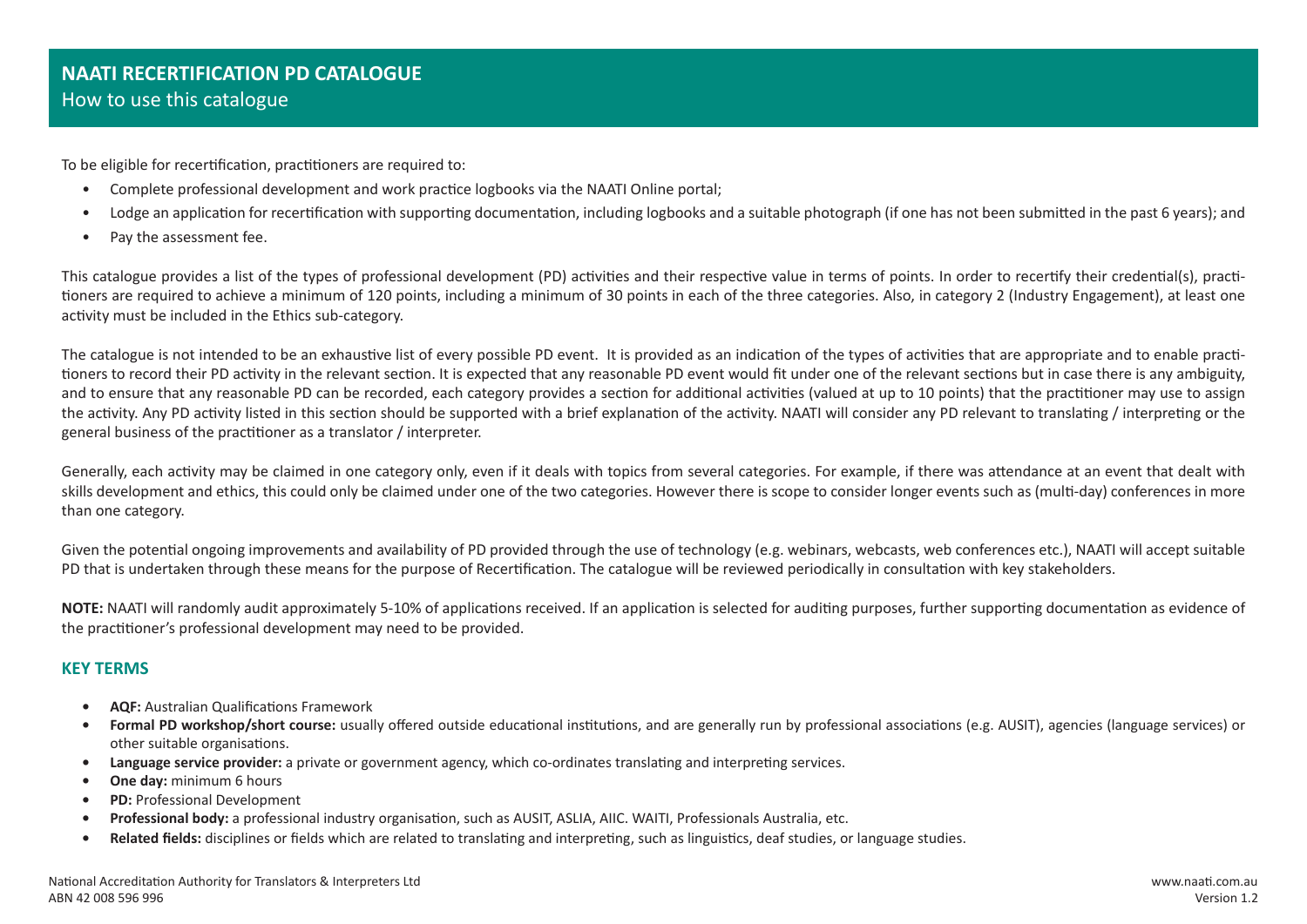## **CATEGORY 1: SKILLS DEVELOPMENT AND KNOWLEDGE** (Minimum of 30 points from this category)

There is no need to complete activities from this category if, during the recertification period, the practitioner has completed a translating or interpreting or related discipline (such as Linguistics, TESOL or Deaf Studies) tertiary qualification at the Diploma level or above.

| <b>CATEGORY</b> | <b>DESCRIPTION</b>                                                                                                                                                                                                                                          | <b>REQUIREMENTS</b>                                     | <b>POINT VALUE</b> |
|-----------------|-------------------------------------------------------------------------------------------------------------------------------------------------------------------------------------------------------------------------------------------------------------|---------------------------------------------------------|--------------------|
| 1.1             | Completed a formal course unit or module at a tertiary education institution on translating or interpreting or a related field                                                                                                                              | Over 20 hours                                           | 60                 |
| 1.2             | Attended a formal professional development workshop, training module or short course at a tertiary education institution on<br>translating and interpreting or a related field                                                                              | Over one day                                            | 40                 |
| 1.3             | Attended a formal professional development workshop, training module or short course on the specialisation area of the                                                                                                                                      | One day                                                 | 20                 |
|                 | practitioner (e.g. legal, medical)                                                                                                                                                                                                                          | Maximum of 20 points per recertification application    |                    |
| 1.4             | Attended a formal professional development session, workshop, seminar, conference or webinar conducted by a professional<br>body, NAATI, RTO, university department or language service provider - either in translating or interpreting or a related field | Between 1 and 4 hours                                   | 10                 |
|                 |                                                                                                                                                                                                                                                             | One full day                                            | 20                 |
|                 |                                                                                                                                                                                                                                                             | Two days or more                                        | 40                 |
|                 |                                                                                                                                                                                                                                                             | Maximum of 60 points per recertification application    |                    |
| 1.5             | Attended a formal training session, workshop or seminar relating to:                                                                                                                                                                                        | Over 4 hours                                            | 20                 |
|                 | <b>Business management</b><br>$\bullet$                                                                                                                                                                                                                     |                                                         |                    |
|                 | Personal development<br>$\bullet$<br>Domestic & Family violence, access & equity or other issues impacting on culturally & linguistically diverse communities<br>$\bullet$                                                                                  | 2-4 hours                                               | 10                 |
|                 | Computer literacy                                                                                                                                                                                                                                           |                                                         |                    |
|                 | Information and communications technology                                                                                                                                                                                                                   |                                                         |                    |
|                 | Computer aided translation tools                                                                                                                                                                                                                            | Maximum of 20 points per recertification application    |                    |
| 1.6             | Attended a translating or interpreting networking session, forum, awareness day, professional association branch meeting/<br>National AGM or service provider developmental team meetings.                                                                  | Maximum of 10 points per<br>recertification application | 10                 |
| 1.7             | Attended a translating or interpreting industry-related employer/workplace induction and orientation                                                                                                                                                        | 2 hours minimum                                         | 10                 |
|                 |                                                                                                                                                                                                                                                             | Maximum of 20 points per year                           |                    |
| 1.8             | Received mentoring as part of an official mentoring program for interpreters or translators                                                                                                                                                                 | 6 hours minimum                                         | 20                 |
|                 |                                                                                                                                                                                                                                                             | Maximum of 20 points per recertification application    |                    |
| 1.9             | Current paid membership of a translating or interpreting professional association or representative body (e.g. AUSIT, ASLIA<br>WAITI, Professionals Australia, AALITRA or CITAA)                                                                            | Maximum of 10 points per<br>recertification application | 10                 |
| 1.10            | Undergone membership renewal process with professional association or representative body (e.g. AUSIT, ASLIA, WAITI,<br>Professionals Australia, AALITRA or CITAA) which included professional development requirements                                     | <b>Maximum of 10 points</b><br>per year                 | 10                 |
| 1.11            | Practitioners are invited to nominate additional relevant PD activities, which are not listed in this section. (For each activity,<br>please provide a brief explanation to justify its inclusion.) e.g. Acquisition of another language                    | <b>Maximum of 10 points</b><br>per activity             | 10                 |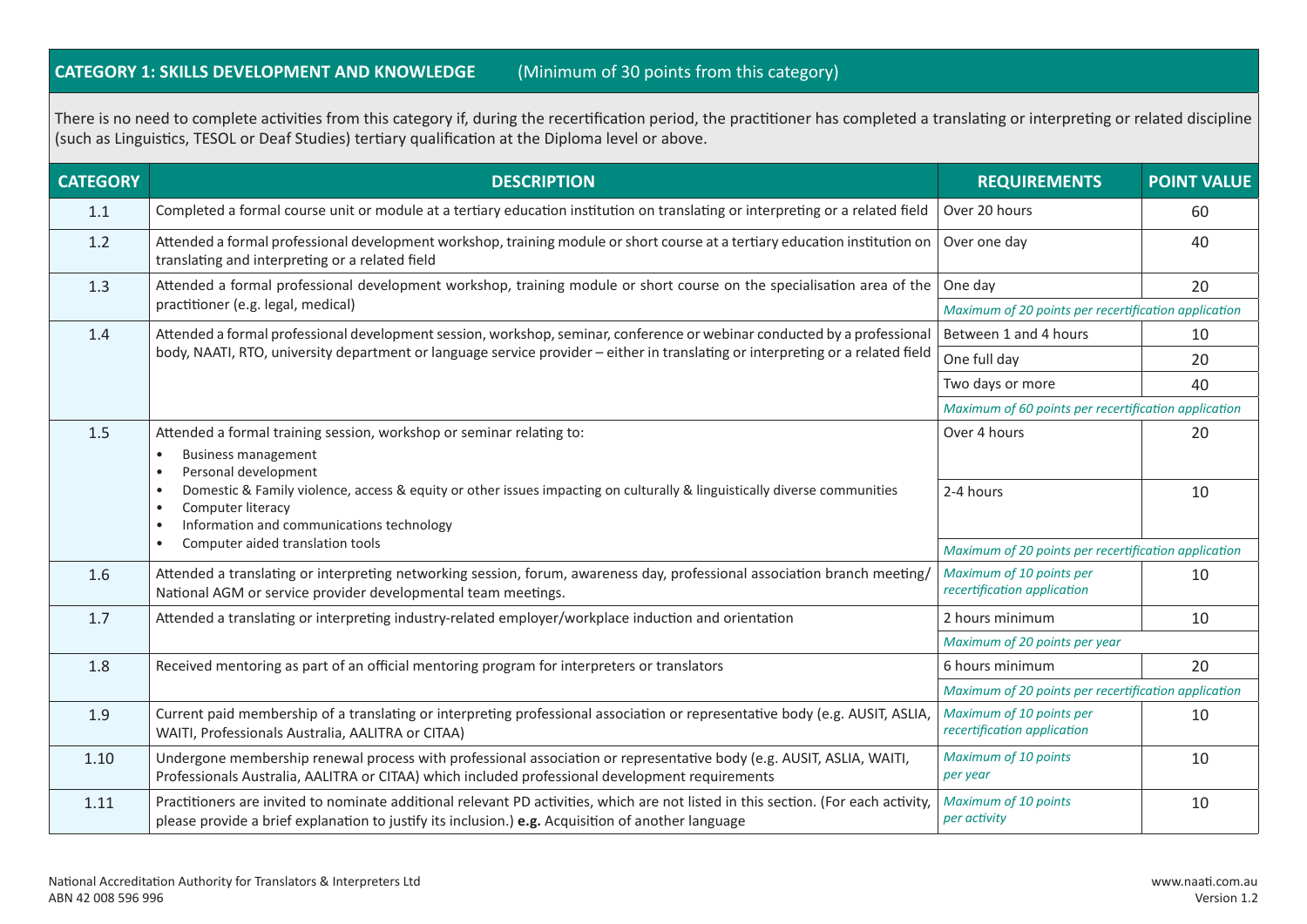### **CATEGORY 2: INDUSTRY ENGAGEMENT** (Minimum of 30 points from this category, including **at least one activity** from Ethics sub-category)

There is no need to complete activities from this category if, during the recertification period, the practitioner has completed a translating or interpreting or related discipline (such as Linguistics, TESOL or Deaf Studies) tertiary qualification at the Diploma level or above.

| <b>CATEGORY</b> | <b>DESCRIPTION</b>                                                                                                                                                                                                                                                                  | <b>REQUIREMENTS</b>                                                           | <b>POINT VALUE</b> |
|-----------------|-------------------------------------------------------------------------------------------------------------------------------------------------------------------------------------------------------------------------------------------------------------------------------------|-------------------------------------------------------------------------------|--------------------|
| 2.1             | Published an article on a Translating or Interpreting subject matter in a refereed translation, interpreting or linguistics<br>industry journal, book or relevant peer-reviewed journal                                                                                             | 2000 words minimum                                                            | 20                 |
| 2.2             | Developed and published resource materials related to translating or interpreting, such as:<br><b>Dictionaries</b><br>$\bullet$<br>Thesauri<br>Course materials<br>Specialist glossaries<br>Multimedia content (audio, video, digital, etc)<br>Editing a peer-reviewed journal<br>٠ | Maximum of 20 points per<br>recertification application                       | 20                 |
| 2.3             | Presented a paper at a translating or interpreting or related discipline conference                                                                                                                                                                                                 | 20 minutes minimum                                                            | 20                 |
| 2.4             | Presented at a translating or interpreting workshop (either for T & I practitioners or for other professional cohorts who<br>work with interpreters)                                                                                                                                | 1 hour minimum                                                                | 20                 |
| 2.5             | Taught translating or interpreting in a formal course that may result in an AQF qualification, for one semester or more.<br>You can only claim limited workload (e.g. 2 hrs per week for 12 weeks = 24 hours)                                                                       | 20 points per semester                                                        | 20                 |
|                 |                                                                                                                                                                                                                                                                                     | Maximum of 40 points per recertification period                               |                    |
| 2.6             | Taught a translating or interpreting course at tertiary level for one semester or more (Covers full-time employment or                                                                                                                                                              | 1 semester or more                                                            | 40                 |
|                 | maximum teaching workload)                                                                                                                                                                                                                                                          | Maximum of 80 points per recertification period                               |                    |
| 2.7             | Taught a unit(s) as part of a NAATI endorsed qualification                                                                                                                                                                                                                          | At least 1 semester,<br>working the equivalent<br>of 10 hours per week        | 20                 |
|                 |                                                                                                                                                                                                                                                                                     | Maximum of 40 points per year                                                 |                    |
| 2.8             | Shared practical experience through mentoring new practitioners or supervising work experience students                                                                                                                                                                             | 6 hours minimum                                                               | 20                 |
| 2.9             | Served as a NAATI examiner during the recertification period and attended a NAATI examiner training workshop                                                                                                                                                                        | Up to 3 hours                                                                 | 10                 |
|                 |                                                                                                                                                                                                                                                                                     | Over 3 hours                                                                  | 20                 |
| 2.10            | Contributed to the setting of NAATI Certification tests                                                                                                                                                                                                                             | Involved in setting a<br>minimum of 1 test task per<br>recertification period | 10                 |
|                 |                                                                                                                                                                                                                                                                                     | Maximum of 10 points per year                                                 |                    |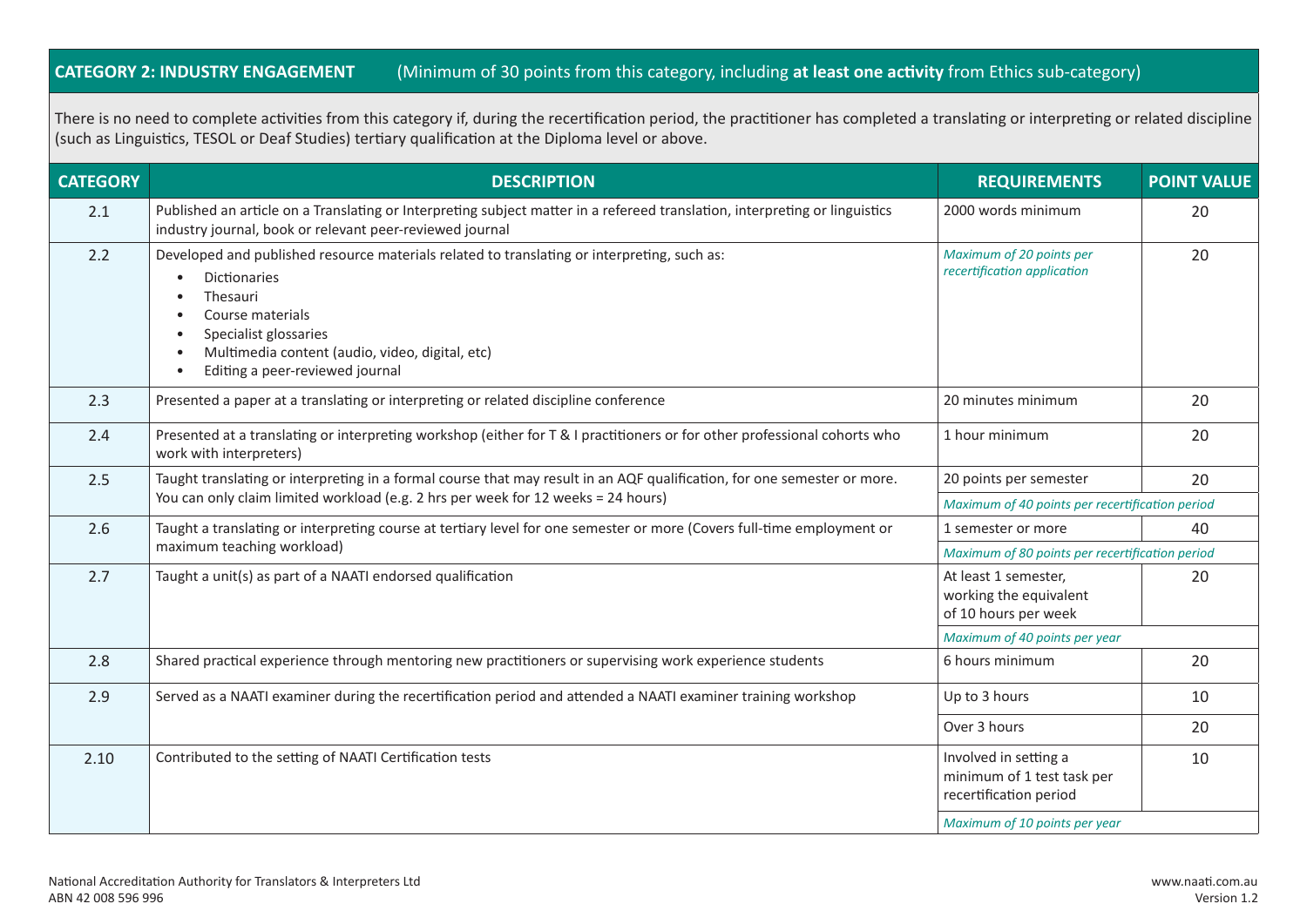| <b>CATEGORY</b>            | <b>DESCRIPTION</b>                                                                                                                                                                                                                                                        | <b>REQUIREMENTS</b>                                                                                                                                                            | <b>POINT VALUE</b> |
|----------------------------|---------------------------------------------------------------------------------------------------------------------------------------------------------------------------------------------------------------------------------------------------------------------------|--------------------------------------------------------------------------------------------------------------------------------------------------------------------------------|--------------------|
| 2.11                       | Made regular contributions as part of an AUSIT, ASLIA, WAITI, CITAA, AALC, Professionals Australia or NAATI committee,<br>sub-committee or conference organising committee                                                                                                | <b>Maximum of 10 points</b><br>per year                                                                                                                                        | 10                 |
| 2.12                       | Actively participated in the ASLIA, AUSIT, WAITI, AALC, CITAA, NAATI, Professionals Australia or other relevant translating or<br>interpreting language online forum                                                                                                      | Productive input<br>posted at least twice per year                                                                                                                             | 10                 |
|                            |                                                                                                                                                                                                                                                                           | Maximum of 20 points per period                                                                                                                                                |                    |
| 2.13                       | Held active membership and participated in a LOTE cultural club or similar body, or contribution to LOTE or specialist media<br>(e.g. community newsletter, radio, community television)                                                                                  | Maximum of 10 points<br>per year                                                                                                                                               | 10                 |
| 2.14                       | Published an article on the AUSIT, ASLIA, WAITI, AALC, CITAA, Professionals Australia or NAATI website or in an industry<br>related newsletter or magazine                                                                                                                | Maximum of 10 points<br>per period                                                                                                                                             | 10                 |
| 2.15                       | Attended a relevant industry information session or completion of a survey (or research activity) associated with the profes-<br>sion or certification which was advertised by NAATI as carrying PD points                                                                | Must have received<br>acknowledgement of your<br>participation via email or post                                                                                               | 10                 |
| 2.16                       | Practitioners are invited to nominate additional relevant PD activities, which are not listed in this section. (For each activity,<br>please provide a brief explanation to justify its inclusion)                                                                        | Maximum of 10 points<br>per activity                                                                                                                                           | 10                 |
| <b>ETHICS SUB-CATEGORY</b> |                                                                                                                                                                                                                                                                           |                                                                                                                                                                                |                    |
| 2.17                       | Taught ethics for translators and interpreters as part of a formal course that meets Australian Quality Training Framework   1 semester or more<br>(AQTF) criteria                                                                                                        |                                                                                                                                                                                | 30                 |
| 2.18                       | Facilitated a training event (e.g. refresher, workshop, seminar, webinar, etc.) for a professional body, NAATI or language ser-<br>vice provider specifically concerned with ethics of the profession                                                                     | Between 1 and 4 hours                                                                                                                                                          | 10                 |
|                            |                                                                                                                                                                                                                                                                           | Over 4 hours                                                                                                                                                                   | 20                 |
|                            |                                                                                                                                                                                                                                                                           | Maximum of 20 points per year                                                                                                                                                  |                    |
| 2.19                       | Completed regular self-directed, or group, learning activities such as writing or reading articles on ethics, engaging in ethics<br>debates or other professional development activities with a high ethical emphasis                                                     | Written evidence (either a<br>statutory declaration by a<br>peer, certificate of attendance<br>or a written report of about<br>700 words) must be provided<br>with the logbook | 10                 |
|                            |                                                                                                                                                                                                                                                                           | Maximum of 10 points per year                                                                                                                                                  |                    |
| 2.20                       | Attended a training event (e.g. refresher, workshop, seminar, webinar, etc.) run by a professional body, tertiary institution,<br>NAATI or language service provider specifically concerned with ethics of the profession. This includes completion of online<br>courses. | Between 1 and 4 hours                                                                                                                                                          | 10                 |
|                            |                                                                                                                                                                                                                                                                           | Over 4 hours                                                                                                                                                                   | 20                 |
|                            |                                                                                                                                                                                                                                                                           | Maximum of 20 points per year                                                                                                                                                  |                    |
| 2.21                       | Practitioners are invited to nominate additional relevant PD activities, which are not listed in this section. (For each activity,<br>please provide a brief explanation to justify its inclusion)                                                                        | Maximum of 10 points<br>per activity                                                                                                                                           | 10                 |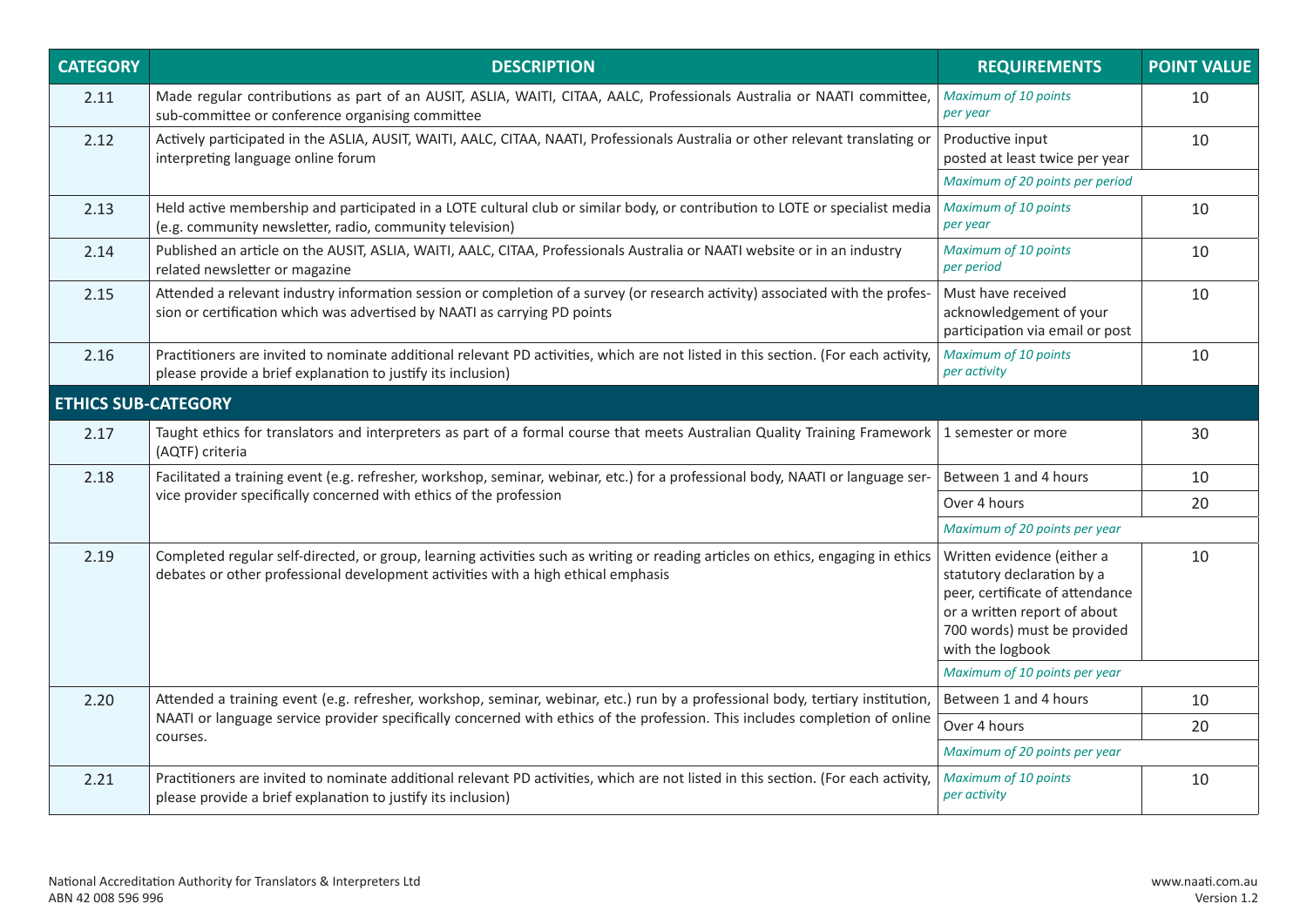| (Minimum of 30 points from this category)<br><b>CATEGORY 3: MAINTENANCE OF LANGUAGE</b>                                                                                                                                                                             |                                                                                                 |                                                                                                                                                                                                                                                                                                                                                                                                                      |  |
|---------------------------------------------------------------------------------------------------------------------------------------------------------------------------------------------------------------------------------------------------------------------|-------------------------------------------------------------------------------------------------|----------------------------------------------------------------------------------------------------------------------------------------------------------------------------------------------------------------------------------------------------------------------------------------------------------------------------------------------------------------------------------------------------------------------|--|
| <b>DESCRIPTION</b>                                                                                                                                                                                                                                                  | <b>REQUIREMENTS</b>                                                                             | <b>POINT VALUE</b>                                                                                                                                                                                                                                                                                                                                                                                                   |  |
| Auslan/Deaf studies or linguistics                                                                                                                                                                                                                                  | 10 to 20 hours                                                                                  | 40                                                                                                                                                                                                                                                                                                                                                                                                                   |  |
|                                                                                                                                                                                                                                                                     | More than 20 hours                                                                              | 60                                                                                                                                                                                                                                                                                                                                                                                                                   |  |
| Completed work practice in excess of NAATI's recertification requirements                                                                                                                                                                                           | 50,000-70,000 words<br>translated/reviewed or<br>200-250 hours/assignments<br>as an interpreter | 10                                                                                                                                                                                                                                                                                                                                                                                                                   |  |
|                                                                                                                                                                                                                                                                     | 70,000+ words<br>translated/reviewed or<br>250+ hours/assignments<br>as an interpreter          | 20                                                                                                                                                                                                                                                                                                                                                                                                                   |  |
| Taught a LOTE unit or course at a tertiary institute or community language school                                                                                                                                                                                   | 1 school term                                                                                   | 10                                                                                                                                                                                                                                                                                                                                                                                                                   |  |
|                                                                                                                                                                                                                                                                     | 1 semester or more                                                                              | 20                                                                                                                                                                                                                                                                                                                                                                                                                   |  |
| Spent time in a country or region where LOTE is the primary language spoken                                                                                                                                                                                         | 1 to 4 weeks                                                                                    | 10                                                                                                                                                                                                                                                                                                                                                                                                                   |  |
| be combined and claimed at the end of the recertification period                                                                                                                                                                                                    | Over 4 weeks                                                                                    | 20                                                                                                                                                                                                                                                                                                                                                                                                                   |  |
|                                                                                                                                                                                                                                                                     | Maximum of 20 points per year                                                                   |                                                                                                                                                                                                                                                                                                                                                                                                                      |  |
| Spent time in a country or region where English is the primary language                                                                                                                                                                                             | 1 to 4 weeks                                                                                    | 10                                                                                                                                                                                                                                                                                                                                                                                                                   |  |
| NOTE: This can only be claimed by practitioners living in a country where the primary language is the LOTE. Shorter stays can<br>be combined and claimed at the end of the recertification period                                                                   | Over 4 weeks                                                                                    | 20                                                                                                                                                                                                                                                                                                                                                                                                                   |  |
|                                                                                                                                                                                                                                                                     | Maximum of 20 points per year                                                                   |                                                                                                                                                                                                                                                                                                                                                                                                                      |  |
| Subscribed to LOTE websites, newsgroups, newspapers, magazines, periodicals or television channels                                                                                                                                                                  | 1 year minimum                                                                                  | 10                                                                                                                                                                                                                                                                                                                                                                                                                   |  |
|                                                                                                                                                                                                                                                                     | Maximum of 10 points per year                                                                   |                                                                                                                                                                                                                                                                                                                                                                                                                      |  |
| English or have content in Auslan, such as:<br>World Federation of the Deaf News<br>Deaf Australia Outlook<br>$\bullet$<br><b>British Deaf News</b><br>Journal of Deaf Studies & Deaf Education<br>Deaf Worlds: International<br>Sign Language Studies<br>$\bullet$ | 1 year minimum                                                                                  | 10                                                                                                                                                                                                                                                                                                                                                                                                                   |  |
|                                                                                                                                                                                                                                                                     |                                                                                                 | Completed a formal professional development workshop, course unit or module at a tertiary institution on LOTE, English,<br>NOTE: This can only be claimed by practitioners living in a country where the primary language is English. Shorter stays can<br>Subscribed to Deaf community websites, newsgroups, newspapers, magazines, journals, periodicals, etc that are written in<br>Maximum of 10 points per year |  |